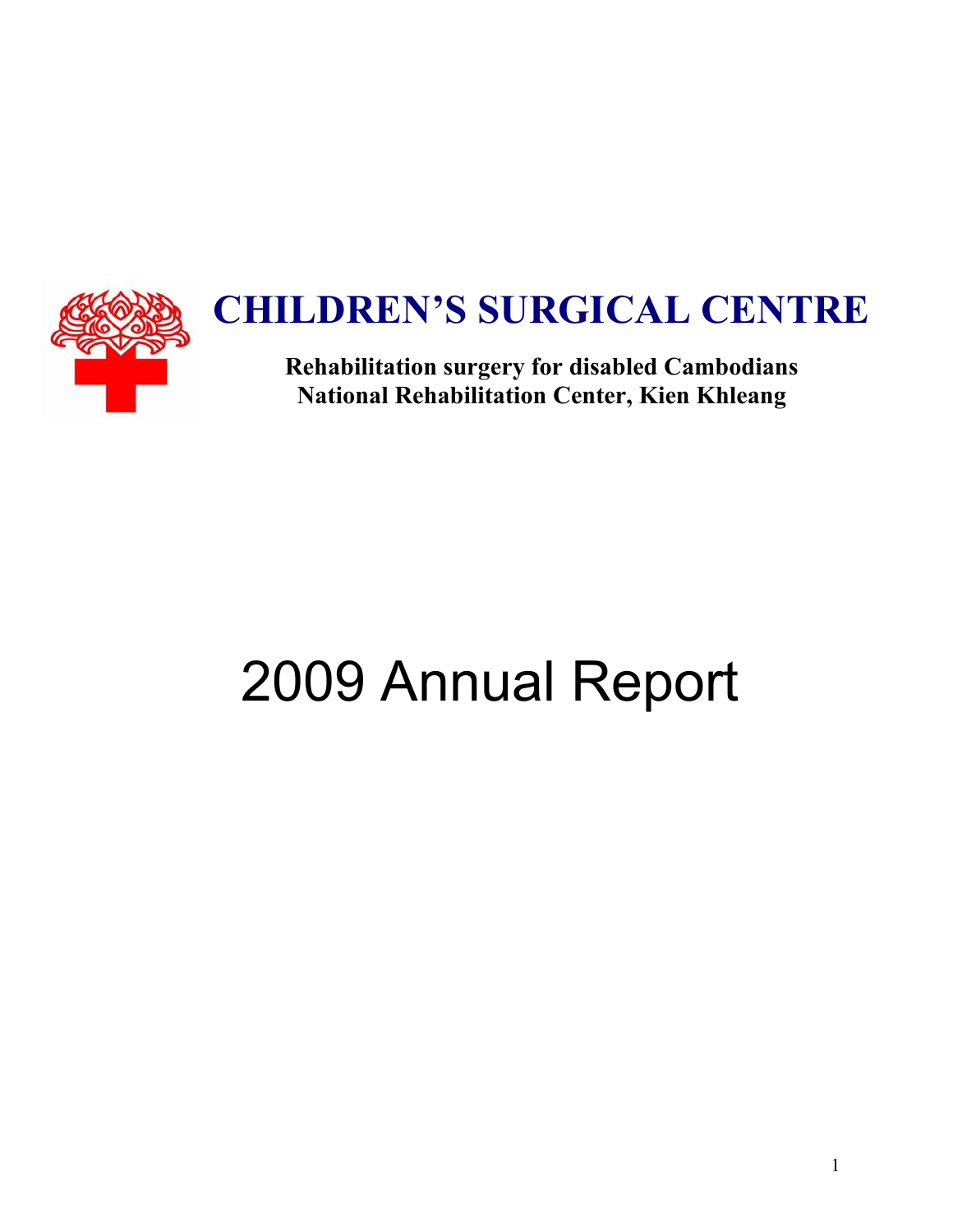## **Contents**

|                                                                                                                                                                                                                                                                                                     | Page number                                                                               |
|-----------------------------------------------------------------------------------------------------------------------------------------------------------------------------------------------------------------------------------------------------------------------------------------------------|-------------------------------------------------------------------------------------------|
| Cover Page                                                                                                                                                                                                                                                                                          | 3                                                                                         |
| <b>President's Report</b>                                                                                                                                                                                                                                                                           | 4                                                                                         |
| <b>Chief Executive Officer's Report</b>                                                                                                                                                                                                                                                             | 5                                                                                         |
| - Preamble<br>- Thanks<br>- Site and Facility Considerations<br>- Numbers of Operations and Consultations<br>- Scope of Services<br>- Patient Referrals<br>- Outreach Services<br>- Equipment Donated and Purchased<br>- Visiting Consultants<br>- Visiting Students<br>- CSC Staff and Conferences | 5<br>$5-6$<br>6<br>$\overline{7}$<br>$8-9$<br>9<br>9<br>$9 - 10$<br>10<br>10<br>$10 - 11$ |
| <b>Chief Financial Officer's Report</b>                                                                                                                                                                                                                                                             | 12                                                                                        |
| - Preamble<br>- Cost Control<br>- Financial Viability<br>- Role and Influence of Donors<br>- Financial Monitoring<br>- Equipment and Vehicle Replacement<br>- Funding Initiatives                                                                                                                   | 12<br>12<br>$12 - 13$<br>13<br>13<br>14<br>14                                             |
| Income and Expense Statement                                                                                                                                                                                                                                                                        | 15                                                                                        |
| <b>Balance Sheet</b>                                                                                                                                                                                                                                                                                | 16                                                                                        |
| <b>Staff List</b>                                                                                                                                                                                                                                                                                   | $17 - 18$                                                                                 |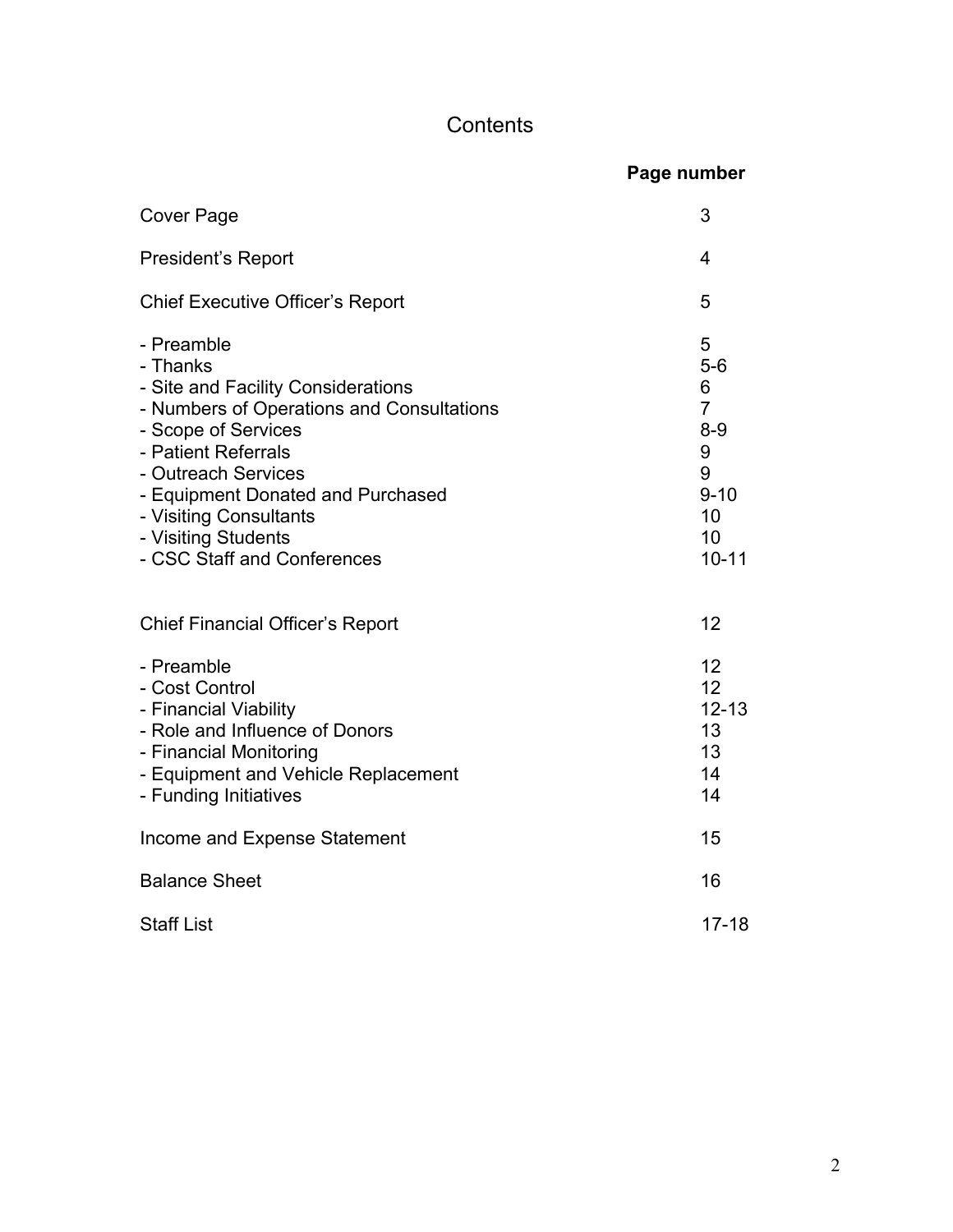## **Annual Report 2009**

## **Children's Surgical Centre**

- 
- 
- 
- 
- Chief of Anaesthesia **Dr. Yeav Bounthai**
- Chief Executive Officer Dr. James Gollogly FACS, FRCSC
- Chief Financial Officer Ms. Kanyapak Reinvetch
- Chief of Staff Dr. Chhor Nareth
- Chief of Surgery Dr. Say Bonvath
	-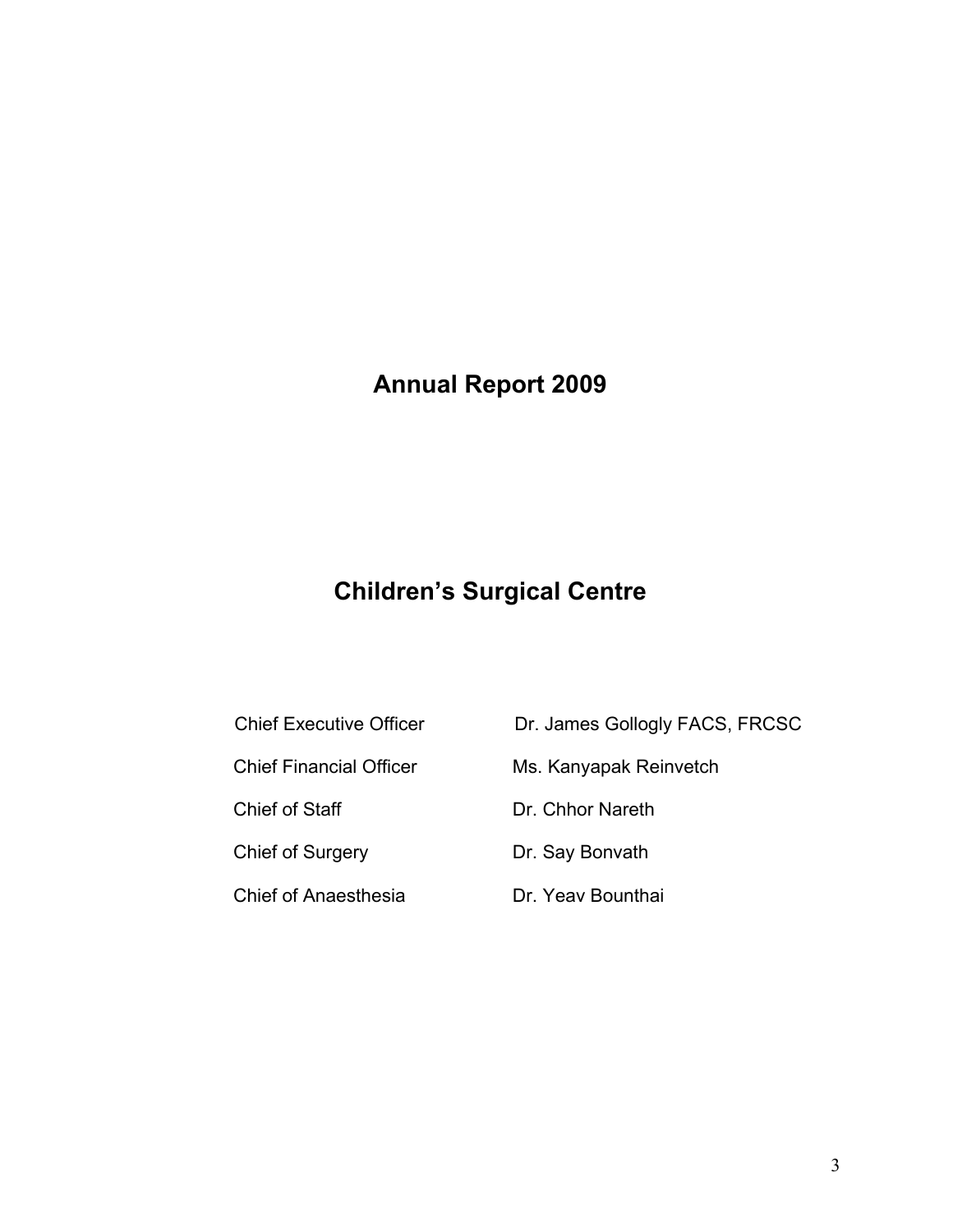#### *Dr.. Mark M Moser MD FRCPC President Markmoser57@hotmail.com*

*Phone: (561) 845 7432 Mobile: (561) 847 1781* 

*Dr. Jim Gollogly, OBE CEO Children's Surgical Centre Phnom Penh, Cambodia jim@csc.org Mobile: (855) 12 979 214* 

*Ms. Kanyapak Reinvetch CFO & Administrator Children's Surgical Centre Phnom Penh, Cambodia kanya@csc.org Mobile: (855) 12 710 789* 

*Mr. Jim Carmichael Secretary jim@JECarmichael.com Mobile: (206) 321 6395 Fax: (208) 545 4525* 

*Dr. Massey Beveridge BA M. Phil, MD DTM&H, FRCSC Ass't Prof of Surgery University of Toronto Massey.beveridge@gmail.com*

*Dr. Nabil Samman FRCS (Edin), FDRS (Eng) Professor of Oral and Maxillofacial Surgery University of Hong Kong nsamman@hku.hk*

*Dr.Michael G. Irwin Prof & Head of the Department of Anaesthesiology University of Hong Kong mgirwin@hku.hk*

*Mr. Allan Hicks Hospital Mangmnt Consultant Sydney, Australia ajhja@tpg.net.au*

*Mr. Dan Tagliere Macau Land Developments Ltd. dtagliere@macauland.com*

*Mr. Gene Gollogly LanternMedia Gene@LanternBooks.com*

#### **Children's Surgical Centre**

Kien Khleang National Rehabiliation Centre Route 6A. Chroy Changvar Phnom Penh, Cambodia www.csc.org

### President's Report

We are very grateful indeed to our esteemed donors who have stood by their commitments and funded us despite cataclysmic financial change over the past two years. This last twelve months has seen some return in stability to the world financial system and order. Upheaval in global markets has a direct impact on our patients, who depend on the grace of our donors to pay the cost of their medical care. With the prospect of financial growth and resumed prosperity looming, I hope we will be able to broaden our donor base and set a path to long term financial security.

Our executive team has settled the need to relocate by securing our current home in Kien Khleang. The prospect of a new building was enticing, but pragmatically expanding and perhaps facelifting our existing space is a better choice, with significantly less operational risk.

It is gratifying to see the easy assimilation of new technology eluded to by our CEO in his report, as it becomes available to our medical staff. The Khmer surgeons, nurses and staff learn rapidly and adapt new techniques and technology to function in a more sparse environment. They are an incredibly resourceful and adaptable group and for this they deserve high honors.

We have had a marked increase in visiting teams teaching new skills to our doctors and nurses as well as doing surgeries unimaginable in Cambodia just a few years ago. Many thanks to our visitors who have given of themselves tirelessly and their gifts that will last a lifetime.

Deeply felt thanks to our donors, supporters, doctors, nurses, support workers, executives and board members who allow us to continue to improve the world, one life at a time.

Mark M Moser MD FRCPC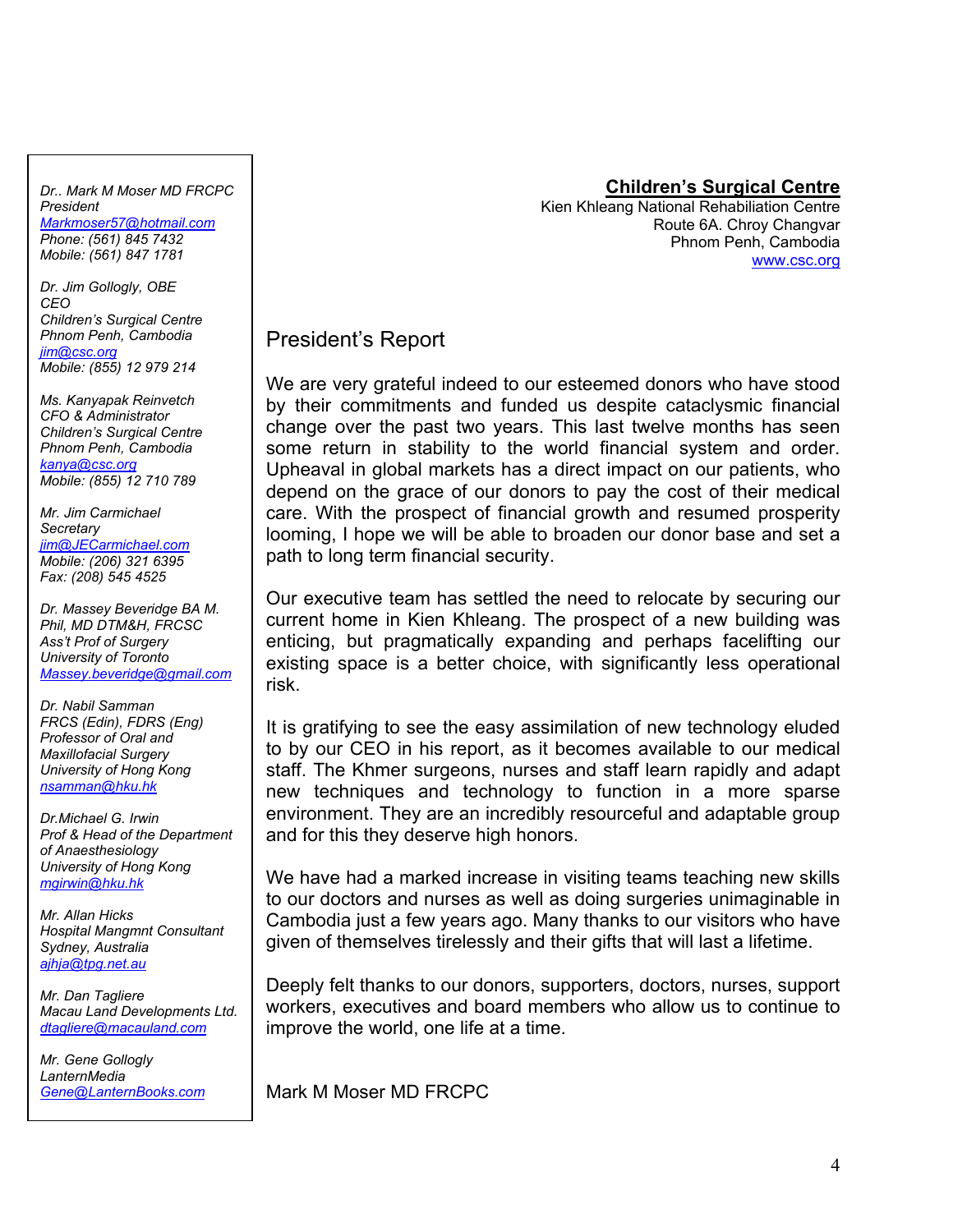## **Chief Executive Officer's Report**

#### **Preamble**

Kien Khleang continues to function as the National Rehabilitation Center in the new decade, and we are assured by the Ministry of Social Affairs there are no plans to close or move it as Veterans International Cambodia, AAR-Japan, and Ciomal "localize" their activities and handover. Reportedly, the Ministry plans additional building on the site to expand the number of patients who can be treated at any one time, as facilities in other parts of the country do close. CSC therefore is looking into expanding our currently occupied building, and deferring any plans to move out of Kien Khleang. Land prices have supposedly dropped by about 25% due to the financial crisis, but finding a new site is still a nightmare, and unreasonably expensive.

We have maintained our usual activity levels, in 2009 seeing 11,271 patients in consultation, and doing 4,316 operations, but as mentioned in previous reports, costs have risen in tandem with the costs of living, and in step with the increase in our technology, so that our nominal cost per unit operation has continued to rise. However, we have been very fortunate with fundraising again this year, and must thank our many donors who have allowed us to continue services at similar levels to years gone by, in spite of the financial crisis.

We have continuing stable relations with the government this year. Our MOU with the Ministry of Social Affairs was renewed in early 2008, while those with the Ministries of Health and Foreign Affairs have a few more years to run before renewal is necessary.

#### **Thanks**

The Board of Directors would like to thank all donors for all their assistance during the year. Some donors wish to remain anonymous, but others include:

**Dave and Kerry Rickards**, our sustaining donors

**Messrs. Chris Lenz, Oscar Chow, and Igor's Group** for their valuable fundraising in Hong Kong.

**Vanda Promotions and Mr. Ian Mullane** for fundraising in the White Collar Boxing Events.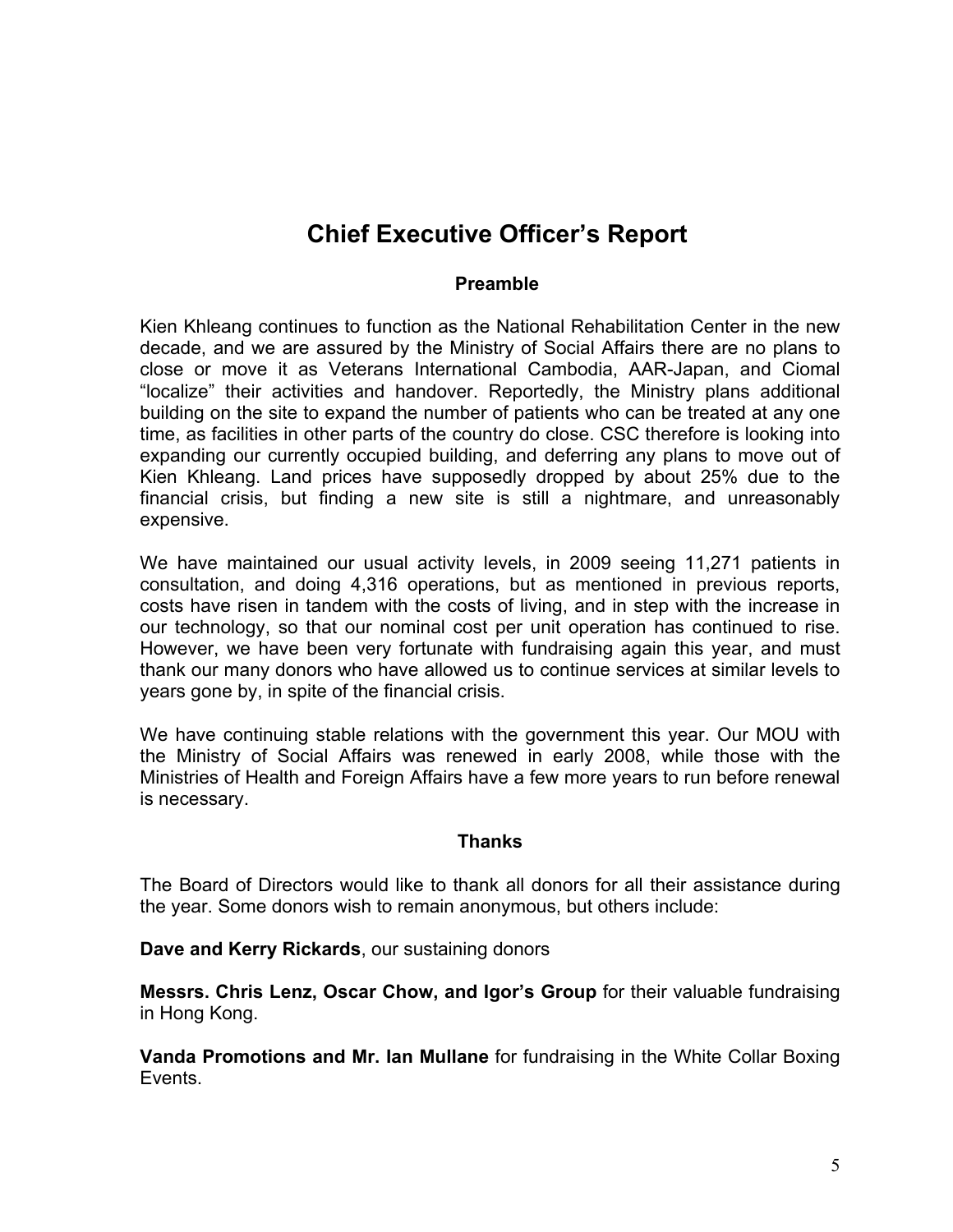**CLSA** in Hong Kong, who have made their first of three annual donations.

**The Henley Group** from Australia

**Singapore Rotary Club** 

**Hedda and Franz Lutz** for support to both CSC and CASC.

**Luke Sypkes** who has again supported us from Australia.

**Smile Train** for increased support of our program for Cleft Lip and Palate surgery.

**The Blindness Foundation** and **Dr. Chris Lyon** for ophthalmological supplies.

**SEE International** for ophthalmological supplies and equipment.

**Dr. Mark Moser** in Florida, USA, for donations of cash, equipment, and supplies.

**The many other private donors** who have made cash donations during the year and whose names are too many to mention here.

In addition, the Directors would like to thank the local Khmer staff of Children's Surgical Center, for all their hard work in providing such good service during the year to the patients we have treated.

#### **Site and Facility Considerations**

As mentioned in the preamble, the Ministry of Social Affairs says that it will be taking over the organizations in the compound at Kien Khleang who are due to "hand-over" this year, having already been "localized", and will be continuing and expanding some of the buildings. While we do not know in detail how this will affect us, we have had some construction planned, which will be discussed at the board meeting in February 2010, and with appropriate donors, and we will decide whether to expand our physical facilities in Kien Khleang. This will be favorable in that we will not need to move, and so patients will still be easily able to find us near the center of the city, and will save a considerable amount of money, that would be better spent on patient care than on buying a new site and constructing new buildings.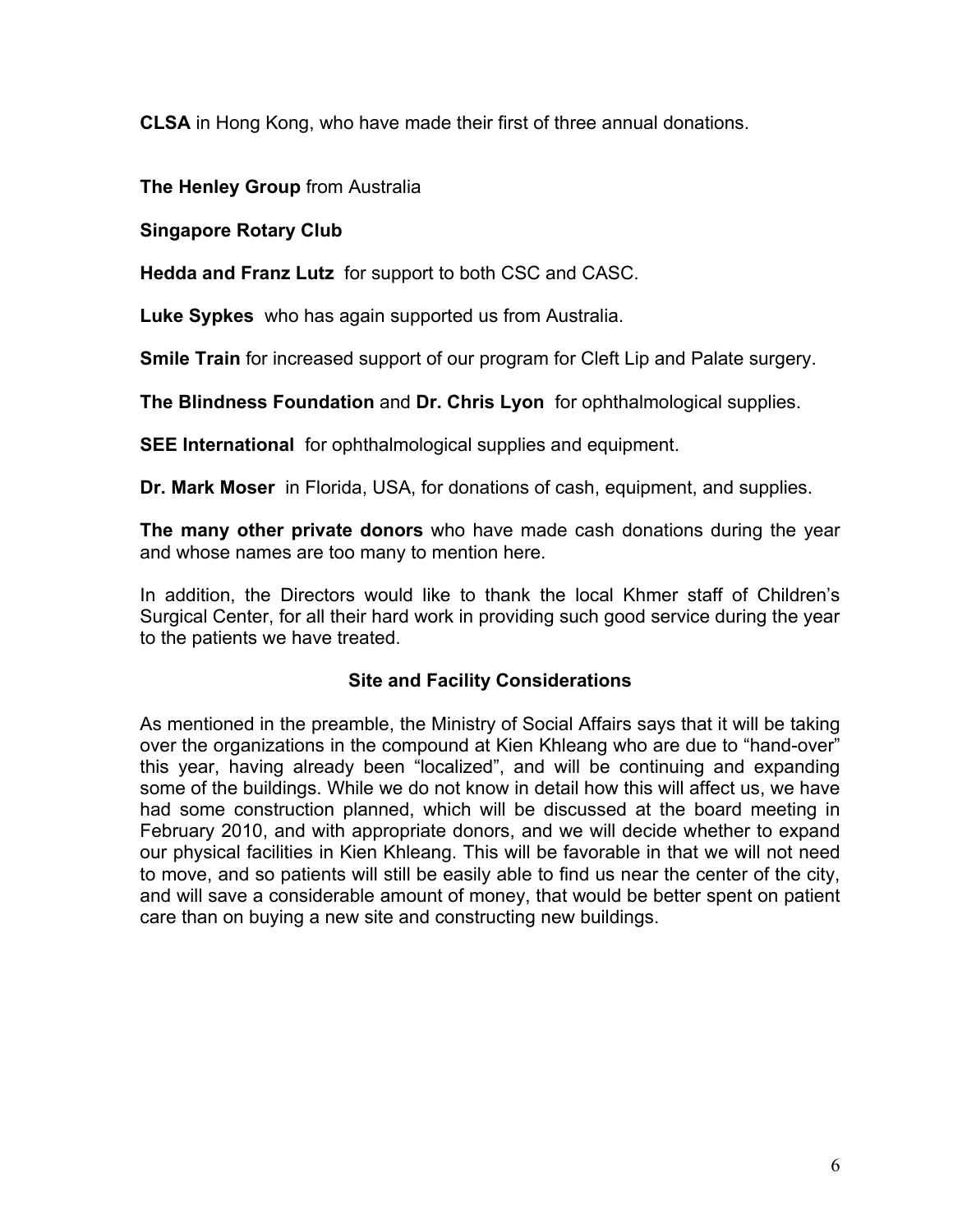

#### **Numbers of Operations and Consultations**

| <b>Operations</b> | 2005  | 2006  | 2007  | 2008  | 2009  |
|-------------------|-------|-------|-------|-------|-------|
| Rehabilitation    | 1.225 | 994   | 1,247 | 1,479 | 1,430 |
| Eve               | 1.251 | 1.474 | 3,711 | 3,151 | 2,836 |
| Total             | 2,476 | 2,468 | 4,958 | 4,630 | 4,316 |

| <b>Consultations</b> | 2005  | 2006  | 2007   | 2008   | 2009   |
|----------------------|-------|-------|--------|--------|--------|
| Rehabilitation       | 2,256 | 2,100 | 4,319  | 3,337  | 2,648  |
| Eve                  | 4,357 | 6.995 | 9,464  | 10,170 | 8,623  |
| Total                | 6,613 | 9,095 | 13,783 | 13,507 | 11.271 |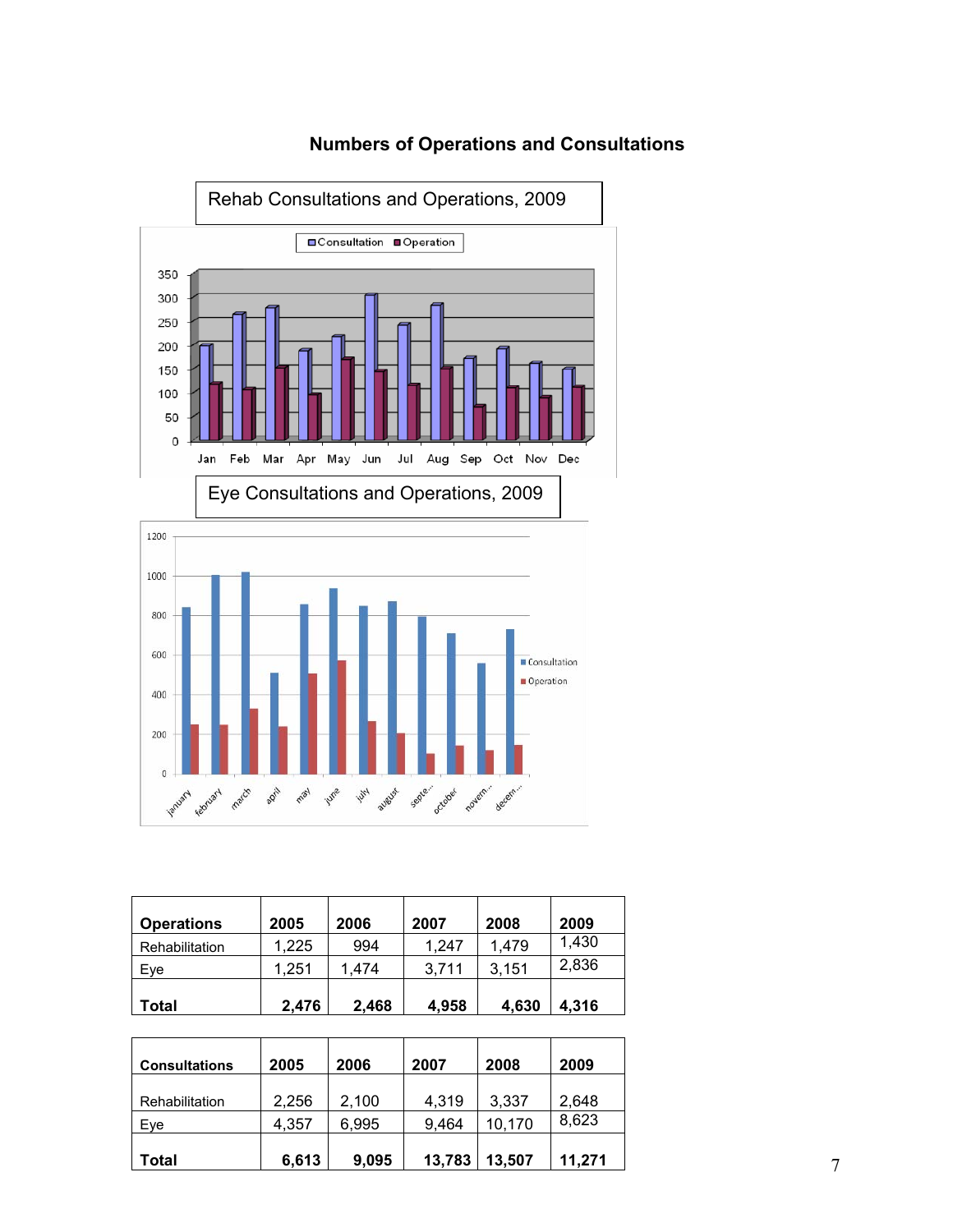#### **Scope of Services**

This year has seen another slight reduction in the total numbers of operations compared to the previous years, accompanied this year by a slight drop in consultations. Again, we ascribe this to the increased numbers of visiting teams operating in and around Phnom Penh, accompanied by an increase in activity in the Government hospitals. More people can now pay fees, but other visiting specialists complain to us that the fees are rising faster than people are able to pay, and now the numbers of patients utilizing government hospitals is beginning to drop again. Whatever the economics and politics of the provision of medical services on the national level, there remains little doubt that we provide a very significant fall-back provision for those people who either cannot afford government care in the first place, or who exhaust their budget before they are cured of their ailments.

The drop in numbers of consultations and operations in eye surgery was not unexpected, as three of our eye surgeons were abroad for whole or part of the year: Dr. Long in Manila for his 2<sup>nd</sup> year of residency, Dr. Thearith in India doing a 15 month retina fellowship, and Dr. Phanny in Hanoi for three months of oculoplastic surgery. Dr. Pok Thorn left us for a few months, returning to Government service in Calmette Hospital, but then returned to us having been discouraged by his experiences. We have taken on a new eye surgeon, Dr. Moch Kim Hong, who has just returned from medical school and a three year Master's program in ophthalmology in Vietnam. While he is already very knowledgeable, his practical experience of doing surgery is improving quickly in our environment. Fifty percent of our eye surgeries were cataract extractions, so about 1,500 per annum as before, and our doctors can now routinely use the older phaco machine that we were donated a couple of years ago. Our laser program has continued and is picking up as time goes by and people learn we can treat retinopathy, so we treated 254 cases this year. The Optometry program continued, providing 606 people with glasses this year, and we have continued the vision screening in local schools on a weekly basis while school is in session. Our eye visitors this year consisted of Drs. Judy Newman and Chris Lyon, as usual, and we are grateful to them for their continuing support.

225 cleft lip and palate surgeries were performed in the past year, a slight drop from last year, with now a significant preponderance of small babies and lip/palate ratio now approaching 2 to 1, instead of the 10 to 1 we used to see. Speech therapists came again from London and we now have a fairly well established program, with Mr. Samnang seeing all our cleft patients, and even getting some of them free dental care with the program in International University run by Dr. Callum Durward. In spite of acquiring some significant dental donations, we still have not been able to start Orthodontics due to lack of appropriate technical support from qualified orthodontists. SmileTrain has continued to support this cleft-related activity, and supported Drs Yvonne Ying and Bart Stubelitsky for their two week visits.

Mobile Orthopaedic Paediatric Education (MOPED), an American NGO based in Los Angeles, completed their first year of training our doctors in paediatric orthopaedics,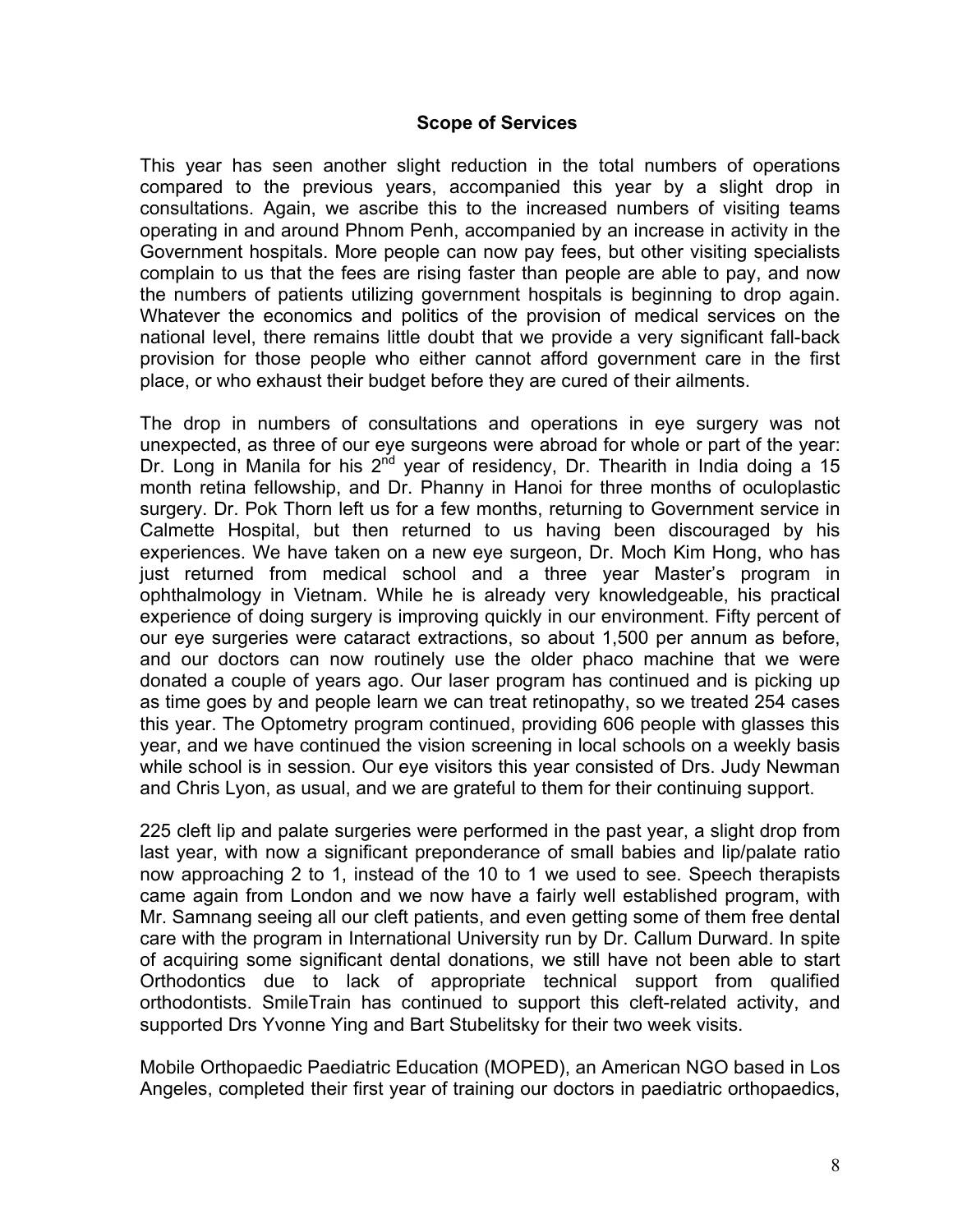with the visits of nine paedatric orthopedic surgeons during the year, each working with us for two weeks. This has been quite successful, and will continue under the leadership of Dr. Matt Bernstein for 2010. It has expanded on the scoliosis program we had initiated previously, and added many new operations to our repertoire. We have developed a source of affordable orthopaedic implants in India, and that allowed us this year to do a further series of total hip arthroplasties when Dr. Sohrab Gollogly came in September, so now we are confident of continuing with the more routine operations in this field without his input.

The French (twice) and German (once) craniofacial teams came this year, and the MEC program continued, although as Dr. Ngiep gets busier with his outside commitments, we are looking for someone else to train to do this surgery. Drs Ron Hiles, Harry Bafitis and Tim Bartholemew did plastic surgery with us, and Professor Nabil Samman brought two of his fellows from the University of Hong Kong to work with us for a week in June. We have initiated a fistula program and will see how that works out in 2010.

#### **Patient Referrals**

"Word of mouth" is by far our best referral source, and even the radio ads for cleft patients, supported by SmileTrain, were not very effective. The outreach activities we have undertaken with the US Military are very productive, we simply deal with whoever turns up looking for care.

#### **Outreach Services**

As in previous years, we participated in outreach missions with US Military teams in 2009, by sending doctors, nurses and translators to work with the visiting Americans, but there were only two such missions this year, during which over 14,000 patients were seen, and about 80 were referred for surgery to us in Kien Khleang. Details of these missions have been given in previous annual reports, and so are not repeated here.

#### **Equipment Donated and Purchased**

Dr. Mark Moser and Mr Glenn Mills sent us containers full of equipment donated by various organizations and individuals, which were very welcome, and shared with the Australian Military program helping the Military Hospitals in Cambodia.

Dave and Kerry Rickards have again been very generous in donating a portable ultrasound machine to us for use in the field. This is effectively a laptop computer, which can be powered by a car battery, and we find it very useful in Kien Khleang, and are anxious to see it work in the field.

Dr. Jim Drum has worked very hard for us in Australia, and managed to secure donations of endoscopic equipment that we expect to begin to use in 2010, and Karl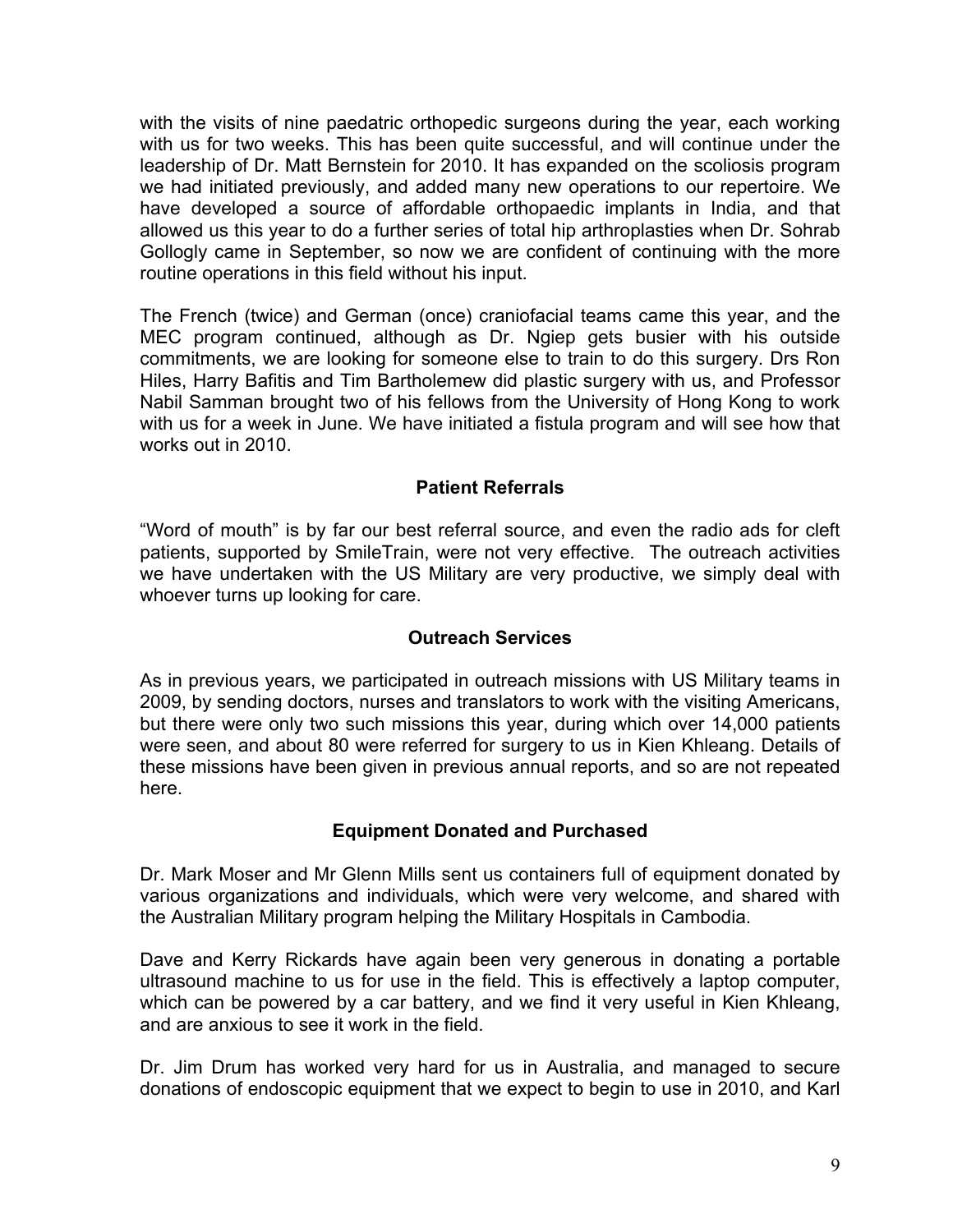Storz in Germany donated a nasopharyngoscope that is already in use and our anaesthetists have appreciated greatly.

Syngenta closed its Phnom Penh office this year, and donated some very welcome modern office furniture; the University of Hong Kong donated some Haemacues for hemoglobin estimation; and Americares made a very significant donation of Factor VIII hemophilia medication to us, which we passed on to the National Paediatric Hospital. Abbott Medical donated a vitrectomy cutter, which has really pleased our eye doctors.

Various private donors have made other significant donations to us this year, and we thank them in general, as some do not want to be named.

#### **Visiting Consultants**

This year, the numbers of visitors were about the equivalent of previous years (except for the MOPED program), and most of them have already been mentioned above. The Australian Hand Society came for a couple of weeks again in July and worked with us for some of their time, but the orthopaedic surgeons from Oxford University (the "Oxos") did not come in 2009, as they scheduled their next visit for February 2010.

#### **Visiting Students**

We had 21 visiting medical students in 2009, and as we have better learned to use in giving lectures to our staff, they are even more useful to our program.

#### **CSC Staff and Conferences**

There were few significant changes in surgical staffing this year: The three eye surgeons receiving international training and the new recruit have been mentioned above, but Dr. Ratha returned from his year at the University of Toulouse in November and has recommenced work with us, although he has been offered another six months orthopaedic training in Grenoble starting in May 2010. Dr Ly has resigned as of December 31<sup>st</sup>, after working with us for nine years, but now his other commitments prevent him continuing. Dr Raksmey replaced Dr. Kompeak as our local Cambodian rotating resident from the surgical training program, and we have had good experiences with both of them.

 On the anaesthesia side, we still have three certified anaesthesiologists in addition to Dr. Norin: Drs Theara, and Sothy are still with us, but Dr. Senly went back to his provincial hospital and has been replaced by Dr. Rith who has just returned from France. Dr. Bun Thai comes occasionally, but now has been offered paediatric anaesthesia training in India, and while Dr. Nareth's responsibilities have increased, he says he now has more junior help, and will be working with us more in 2010 than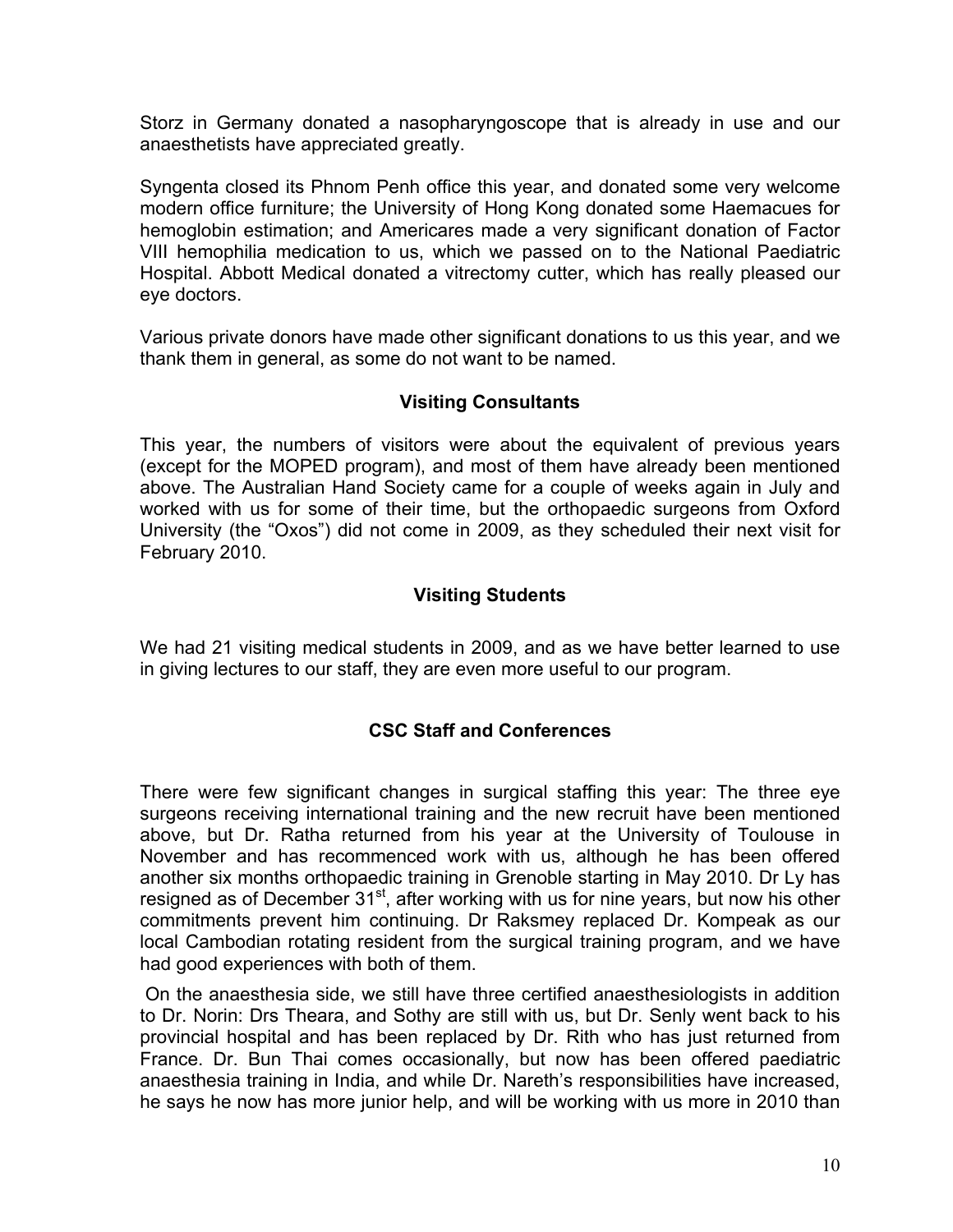in the last couple of years. Mr Som, our nurse anaesthetist, continues to work for us part-time, and he has been joined by Mr Han, his colleague at Calmette, as well as by Drs. Sophal and Arth, whom we are training as anaesthetists.

Dr. Tim Pring and his five students from the City University, London returned again for three months of speech therapy, and resumed training one of our staff, Mr Samnang, to monitor the patients in their absence under the supervision of Ms. Alice Smith an American speech therapist who spends most of the year in Cambodia. We would be interested in sending Samnang abroad for further training, which is not available here.

Academically this year, we have again had one or two papers published in surgical journals, and again this year, Smile Train gave scholarships for five of our staff to travel to the Cleft Surgery conference in Taipei, Taiwan in October. The annual "Journees de Chirurgie" took place in-country during November, and we presented four papers on various topics.

**Dr. Jim Gollogly CEO**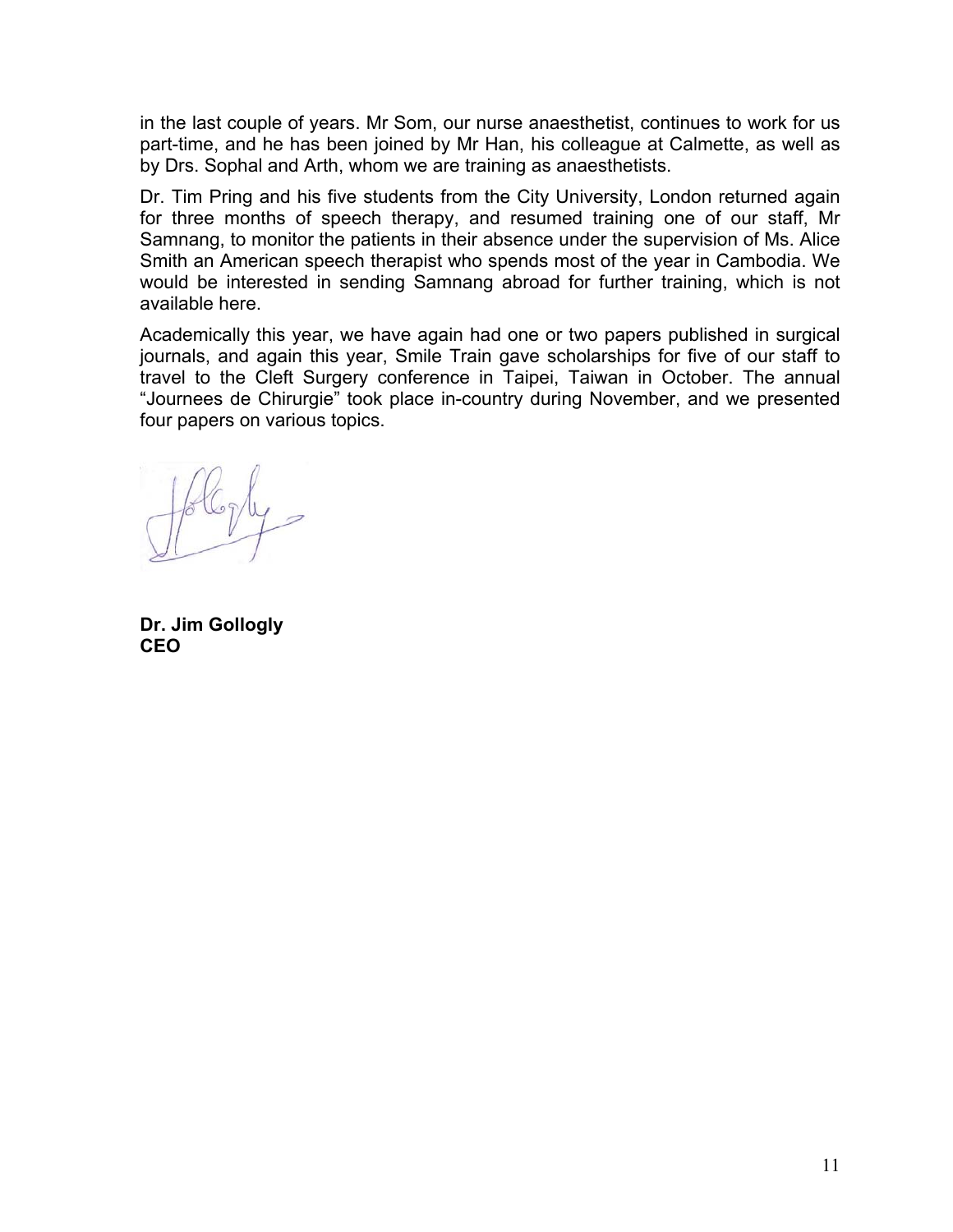## **Chief Financial Officer's Report**

#### **Preamble**

In 2009, we spent \$750,539, about 10% more than in 2008, while our number of operations dropped slightly, from 4,630 in 2008, to 4,316 this year. Most of this spending increase was due to modifications in our accounting processes, as we are currently altering our reporting to the Internal Revenue System in the USA, as discussed below. However, it essentially meant that if we divide the total amount of money spent, by the number of operations performed, we now spend approximately \$175 per operation. This is still a bargain by most standards, but it increases yearly, for reasons that are explained later in this report.

Fundraising, however, was again very successful, and we received a total of \$753,424 in income, so we had a surplus of income over expenses at the end of the year, which was extremely gratifying. Hopefully, we will be able to maintain this in future years.

#### **Cost Control**

There are no figures yet available to quantify the increase in the consumer price index (CPI) for 2009, but it seems to have been rising at about 1.5% per month, and hence would be probably about the same 25% as in 2008. We have exceeded our budget by about 1%, so when the figures do become available, our excess will probably be explainable.

#### **Financial Viability**

Kadoorie Charitable Foundation (KCF) was our main support until their grant finished in 2008, but now we are currently very well supported by 6 major donors: Ian Mullane's Vanda Promotions, Igor's Group, CLSA, and Dave and Kerry Rickards, Henley Properties and Smile Train, as well as by over 50 other donors, some of whom wish to have their names withheld.

Vanda Promotions, based in Singapore, have continued to support us through their "White Collar Boxing" Events, which now occur in most Asian cities on about a monthly basis. Ian has been an enthusiastic supporter, and once or twice a year has brought around other supports for a visit to us in Kien Khleang. Even though Chris Lenz has now sold Igor's to the Chevalier Group, the new CEO, Oscar Chow, has continued supporting us, although now we will have to share the donations 50/50 with Chevalier's own Hong Kong Charity. In addition, Credit Lyonnais Securities Asia, (CLSA), a leading brokerage house in Hong Kong, initiated substantial annual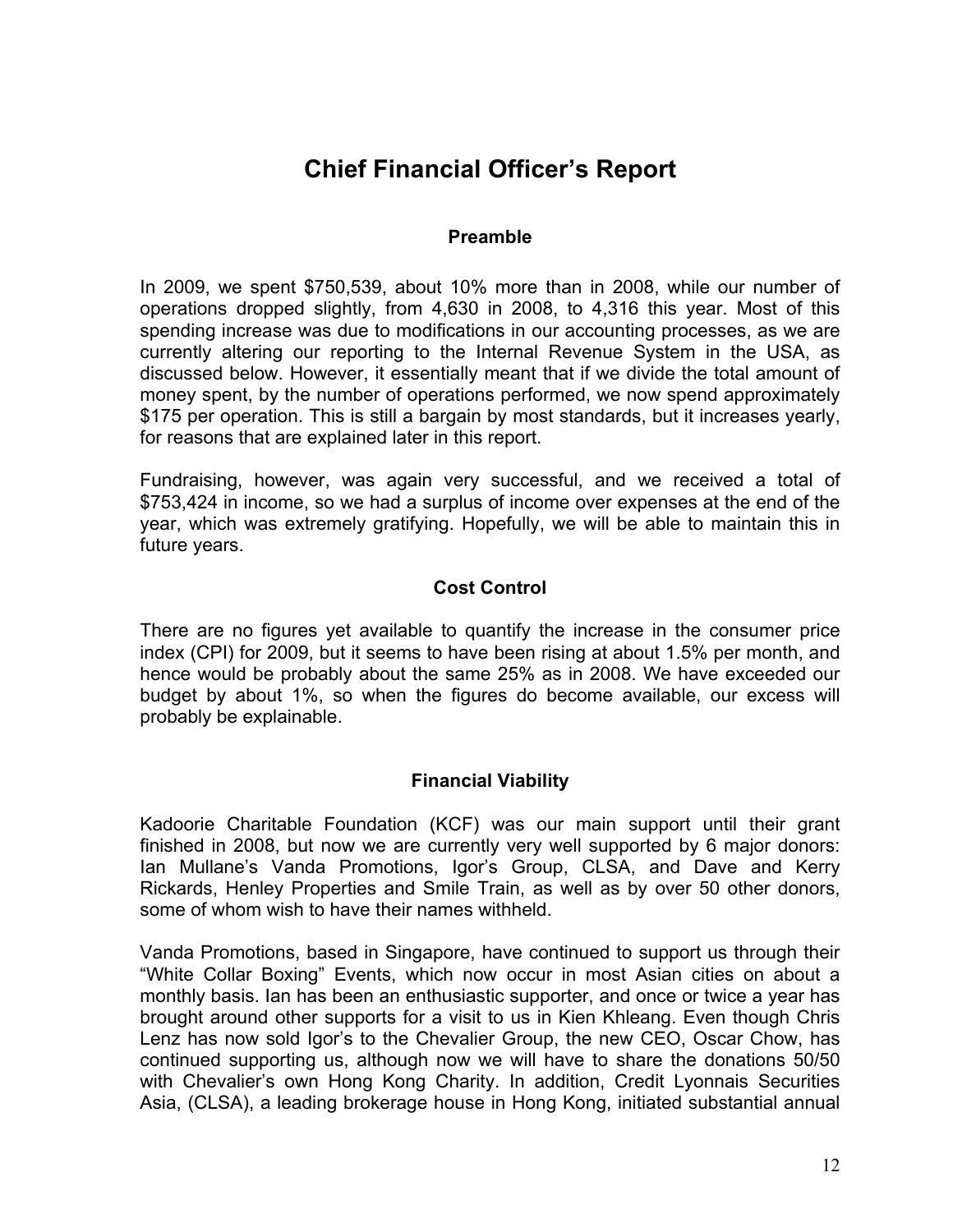donations for the next three years to both us and CASC for which we are most grateful. Finally, Dave and Kerry Rickards have maintained their support, as have the Henley Properties Group also in Australia, and finally, Smile Train has been a great support and is currently looking at expanding their program to cover eye surgery.

#### **Role and Influence of Donors**

Again this year, we received encouragement from Smile Train to try to increase the numbers of cleft surgeries, but as in previous years, our numbers are slowly dropping, and this year we dropped about 10% from 247 surgeries in 2008, to 225 surgeries. This is partly due to Smile Train's own activities, as it has commenced programs subsidizing both Dr. Sarom and Dr. Ly doing surgeries in their own clinics so competing with us and the National Paediatric Hospital. In addition, Operation Smile and other cleft missions now travel to the provinces in search of more patients, so perhaps we are approaching a basic rate of about 200 surgeries a year. Other donors have been content with our activities, and have not tried to modify the program as it currently runs.

#### **Financial Monitoring**

This year we solicited proposals from three major international auditing firms. The Boards chose to award four year engagements to Price, Waterhouse, Coopers to audit for 2009 through 2012. The audits of the 2009 financial reports have essentially been completed for: Childrens Surgical Centre; Childrens Surgical Center (USA Overseas); and, Cambodian Acid Survivors Charity. Audit results will be submitted to the Boards at the annual general meetings in February 2010.

In addition this year, the Board engaged Michael Benusa, CPA, and the firm "Benusa, Gruber, Maiers & Associates" based Minnesota to be our USA accounting and tax adviser. On his recommendations, several changes have been made to the accounting system, and applications were made to the USA Internal Revenue Service for retroactive designation of both CSC and CASC as 501(c)(3) organizations under USA IRS tax code (CSC-USA already had this status). We have received IRS' approval for CASC, and for CSC the response is pending in their queue of applications. If we receive IRS approval for CSC, then CSC-USA will probably be wound-up so its activities become wrapped into CSC during 2010.

In 2009 we continued strengthening our accounting systems with expertise and QuickBooks software. Our goals are ongoing improvements of our administrative, accounting and IT capabilities all as tools for our primary responsibilities of serving patients and, in Cambodia, building medical capabilities using exemplary skills, internal controls and governance.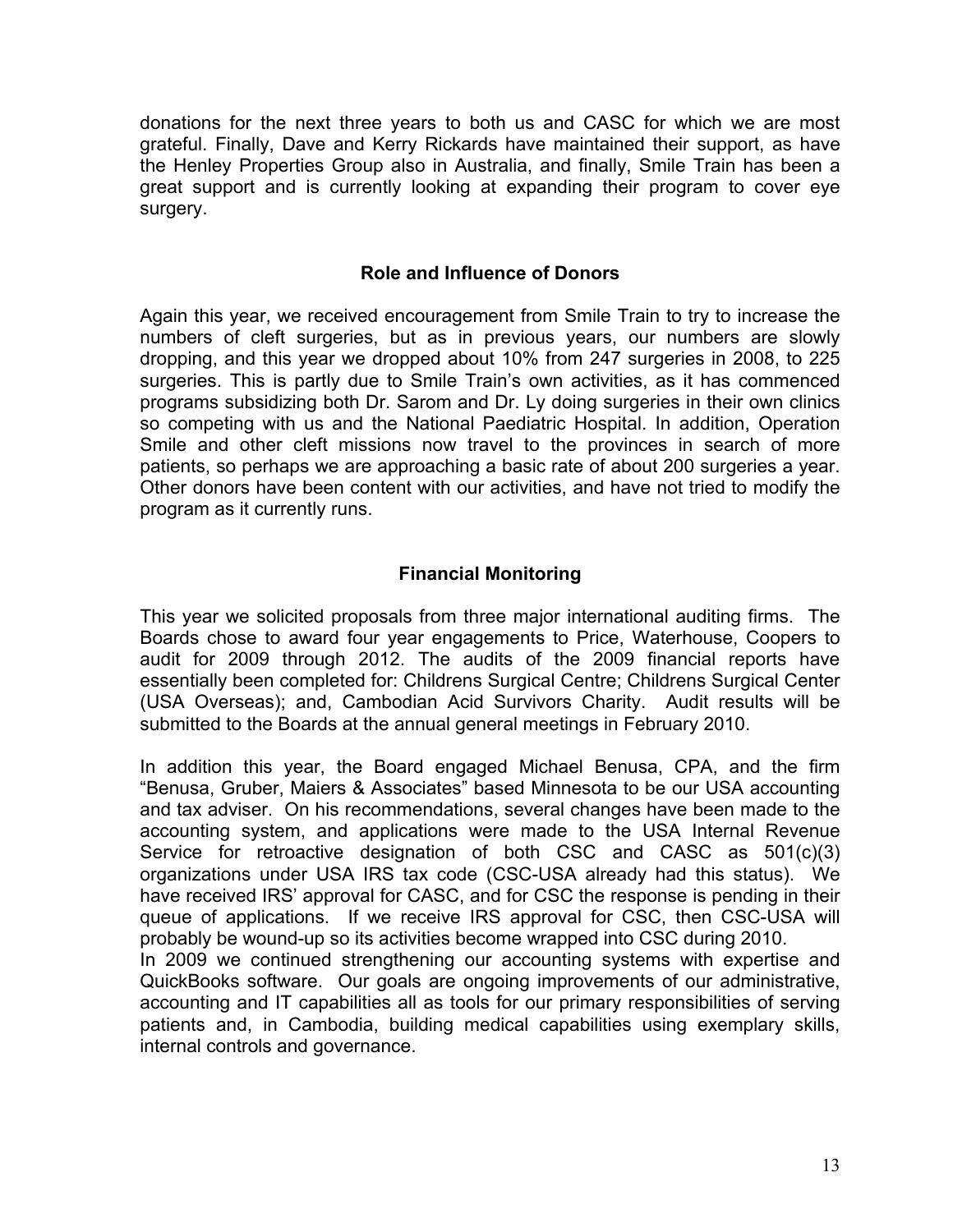#### **Equipment and Vehicle Replacement**

We were very fortunate this year, to receive a donation of used vehicles from the US Military. This donation comprised four Mitsubishi Pajeros, and one Mitsubishi pickup truck, all of which were five years old, and all had about 100,000 km on the clock, except for the pickup that had only 11,000 km recorded and had been little used. As a consequence, we donated two of our oldest vehicles to the NGO "New Hope for Cambodian Children" (NHCC), who were very grateful to receive them, and use them daily. The bus donated to us by Smile Train in 2008, has seen heavy usage on various missions, and been very helpful to us.

Dave and Kerry Rickards donated two lasers for eye surgery during 2008 and they have functioned without any problem. However, we have not been able to repair the two older C-arm X-ray machines donated by General Electric some years ago, and have made a 50% deposit on a new C-arm which we expect to be delivered by February 2010. We have made a similar deposit on a blood fridge, which should be delivered about the same time, and before ABV (Australian Business Volunteer) volunteer, Ms Jan Southey comes again at the end of February to continue our blood bank project. Our old cataract surgery phaco machine which was donated a couple of years ago, is still functioning, but we could well do with a new one, as we still do about 1,500 cataracts per annum.

#### **Funding Initiatives**

As mentioned already, Igor's Group was a significant fundraiser for us this year and while the Chevalier Group has agreed to continue to support us, it will continue adding a dollar to each drink in the restaurants, but will divide the amount collected, equally between us and their own Hong Kong charity. Mr Oscar Chow, the new CEO, has been very generous in allowing this support to continue, and we look forward to meeting him again, and hopefully to getting him to come and visit us in Cambodia.

In a visit to Hong Kong during the early part of the year, we were met with the representatives of CLSA, who ran their "Chairman's Fund". Subsequently, we made proposals to them, and they visited us in Cambodia, resulting in CLSA agreeing to make substantial donations to both CSC and CASC during each of the next three years. At the CLSA investors' forum in Hong Kong in September, our CEO made a presentation detailing our work in Cambodia, and we hope this might lead to support from further donors.

If for

**Kanyapak Reinvetch Chief Financial Officer & Administrator**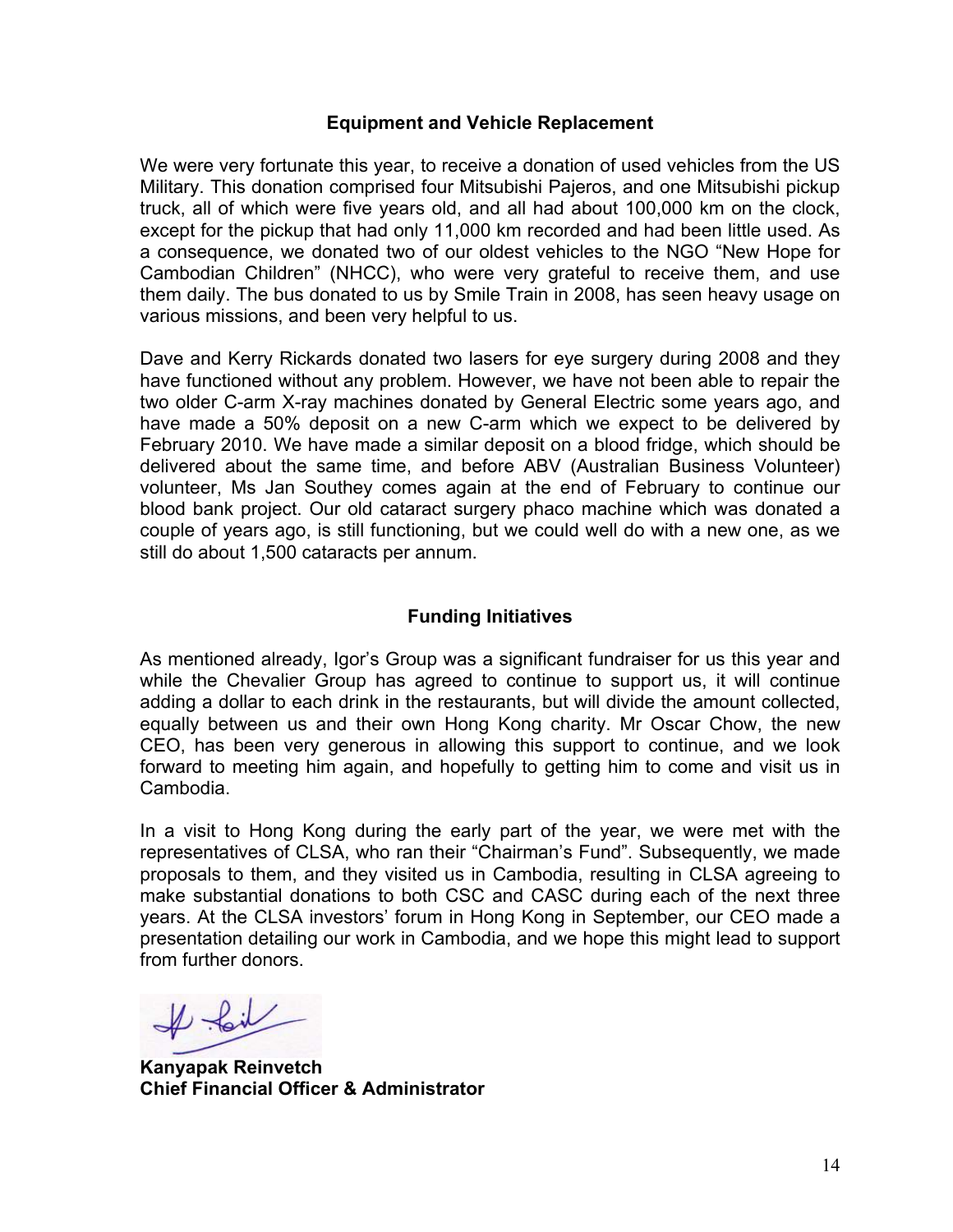#### **Income and Expense Statement**

|                                       | Jan - Dec '09 | <b>Budget</b> | \$ Over Budget | % of Budget |
|---------------------------------------|---------------|---------------|----------------|-------------|
| <b>Ordinary Income/Expense</b>        |               |               |                |             |
| Income                                |               |               |                |             |
| 501 · International Donors            | 675,273.59    | 341,876.00    | 333,397.59     | 197.52%     |
| 502 · Interest Income                 | 1,477.00      |               |                |             |
| 503 Local Donors                      | 7,022.59      | 14,085.00     | $-7,062.41$    | 49.86%      |
| 505 Other Income                      | 102.85        |               |                |             |
| 506 · U.S. Military Mission           | 11,771.59     | 4,000.00      | 7,771.59       | 294.29%     |
| 507 · Cost recovery                   | 6,749.00      |               |                |             |
| 508 · In-Kind Donations (Services)    | 25,978.17     |               |                |             |
| 509 · In-Kind Donations (Equip/Prop)  | 24,480.67     |               |                |             |
| <b>Total Income</b>                   | 752,855.46    | 359,961.00    | 392,894.46     | 209.15%     |
| <b>Expense</b>                        |               |               |                |             |
| 4D100 Medical Staff Salaries          | 337,922.51    | 345,225.00    | $-7,302.49$    | 97.89%      |
| 4D200 Medical Consumables             | 140,722.53    | 117,300.00    | 23,422.53      | 119.97%     |
| 4D300 · Medical Equipment & Assets    | 14,378.11     | 27,000.00     | $-12,621.89$   | 53.25%      |
| 4D400 · Payment for Services (Chenda) | 17,420.00     | 24,768.00     | $-7,348.00$    | 70.33%      |
| 4D500 · Medical Staff Training        | 16,055.39     | 4,392.00      | 11,663.39      | 365.56%     |
| 4D600 · Repairs & Maintenance         | 36,258.40     | 35,664.00     | 594.40         | 101.67%     |
| 4D700 · Utilities                     | 15,841.88     | 18,774.00     | $-2,932.12$    | 84.38%      |
| 4D800 · Security & Warehouse Rental   | 10,295.80     | 7,260.00      | 3,035.80       | 141.82%     |
| 4l100 · Operating Costs               | 68,303.42     | 68,195.00     | 108.42         | 100.16%     |
| 41200 · Management Payroll            | 77,442.69     | 77,819.00     | $-376.31$      | 99.52%      |
| 41300 · Office Equipment              | 3,446.25      | 15,492.00     | $-12,045.75$   | 22.25%      |
| 4I400 · Professional Fees             | 12,452.50     | 3,000.00      | 9,452.50       | 415.08%     |
| <b>Total Expense</b>                  | 750,539.48    | 744,889.00    | 5,650.48       | 100.76%     |
| <b>Net Ordinary Income</b>            | 2,315.98      | $-384,928.00$ | 387,243.98     | $-0.6%$     |
| <b>Other Income/Expense</b>           |               |               |                |             |
| <b>Other Expense</b>                  |               |               |                |             |
| 41500 Currency Loss (Gain)            | 794.85        |               |                |             |
| <b>Total Other Expense</b>            | 794.85        |               |                |             |
| <b>Net Other Income</b>               | $-794.85$     | 0.00          | $-794.85$      | 100.0%      |
|                                       | 1,521.13      | -384,928.00   | 386,449.13     | $-0.4\%$    |
| Net Income                            |               |               |                |             |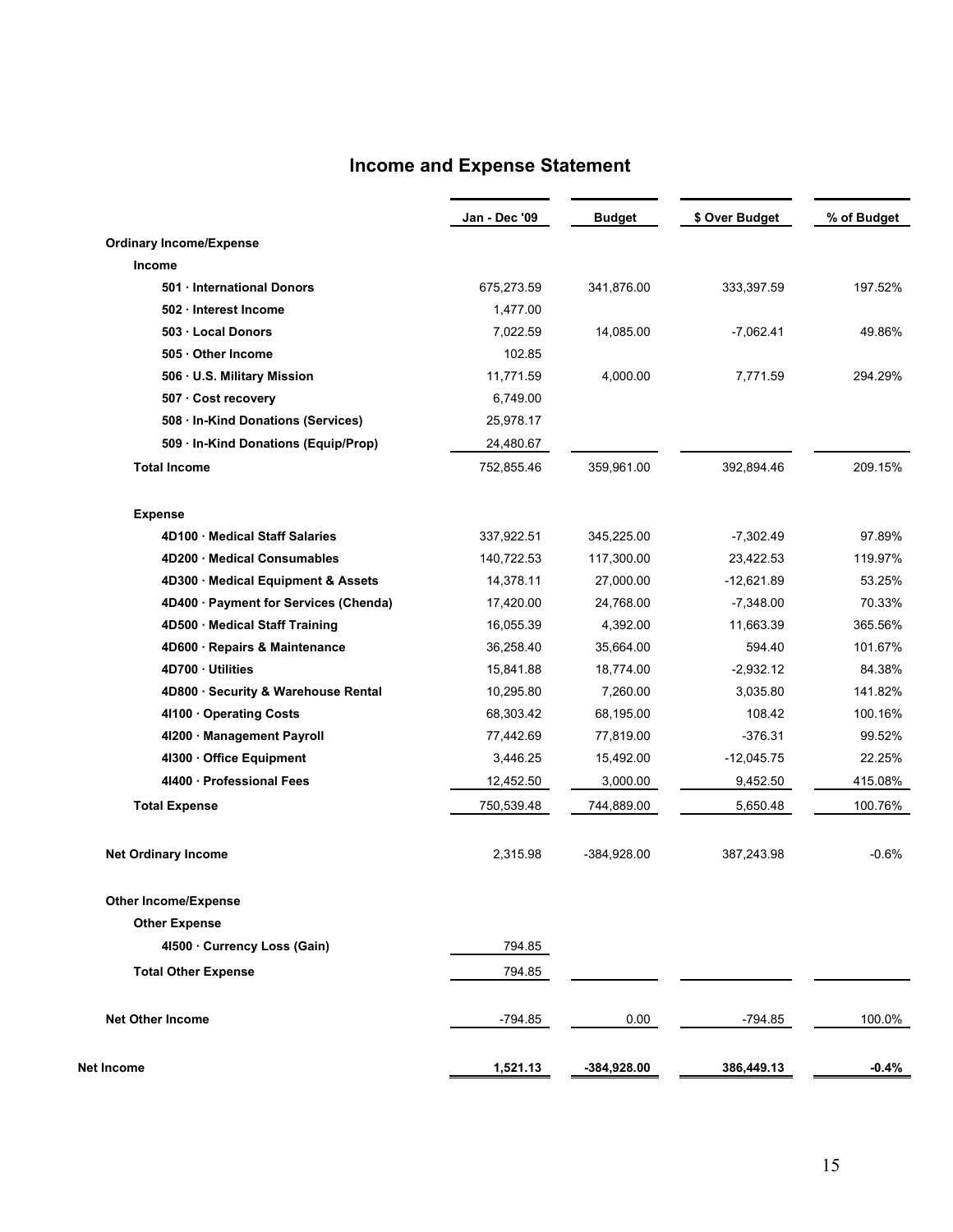#### **Balance Sheet**

|                                                                       | Dec 31, '09 |
|-----------------------------------------------------------------------|-------------|
| <b>ASSETS</b>                                                         |             |
| <b>Current Assets</b>                                                 |             |
| <b>Checking/Savings</b>                                               |             |
| 100 Cambodian Commercial Bank                                         | 11,735.79   |
| 101 · ANZ Royal                                                       | 208,456.72  |
| 102 · Wells Fargo CSC (4121)                                          | 20,189.73   |
| 103 · Wells Fargo Sustainability Fund                                 | 25,106.75   |
| 104 · HSBC HKD (001)                                                  | 254,399.53  |
| 105 · HSBC USD (201)                                                  | 159,076.50  |
| 110 · Cash on Hand                                                    | 982.68      |
| 120 · Petty Cash                                                      | 150.00      |
| <b>Total Checking/Savings</b>                                         | 680,097.70  |
| <b>Other Current Assets</b>                                           |             |
| 1997 Deposits & Pre-Paids                                             | 16,733.50   |
| 1996 · Invoices                                                       | 2,206.80    |
| 199 · Project Advances                                                | 3,888.00    |
|                                                                       |             |
| <b>Total Other Current Assets</b>                                     | 22,828.30   |
| <b>Total Current Assets</b>                                           | 702,926.00  |
| Other Assets                                                          |             |
| 130 · Advance - Staff Loan                                            | 450.00      |
| <b>Total Other Assets</b>                                             | 450.00      |
| <b>TOTAL ASSETS</b><br><b>LIABILITIES &amp; EQUITY</b><br>Liabilities | 703,376.00  |
| <b>Current Liabilities</b>                                            |             |
| <b>Other Current Liabilities</b>                                      |             |
| 2103 · Pass-Through account                                           | 806.80      |
| 2102 · Salary Tax Payable                                             | 1,117.31    |
| <b>Total Other Current Liabilities</b>                                | 1,924.11    |
| <b>Total Current Liabilities</b>                                      | 1,924.11    |
| <b>Total Liabilities</b>                                              | 1,924.11    |
| <b>Equity</b>                                                         |             |
| 3000 Opening Bal Equity                                               | 657,523.04  |
| 3900 · Retained Earnings                                              | 42,407.72   |
| <b>Net Income</b>                                                     | 1,521.13    |
| <b>Total Equity</b>                                                   | 701,451.89  |
| <b>TOTAL LIABILITIES &amp; EQUITY</b>                                 | 703,376.00  |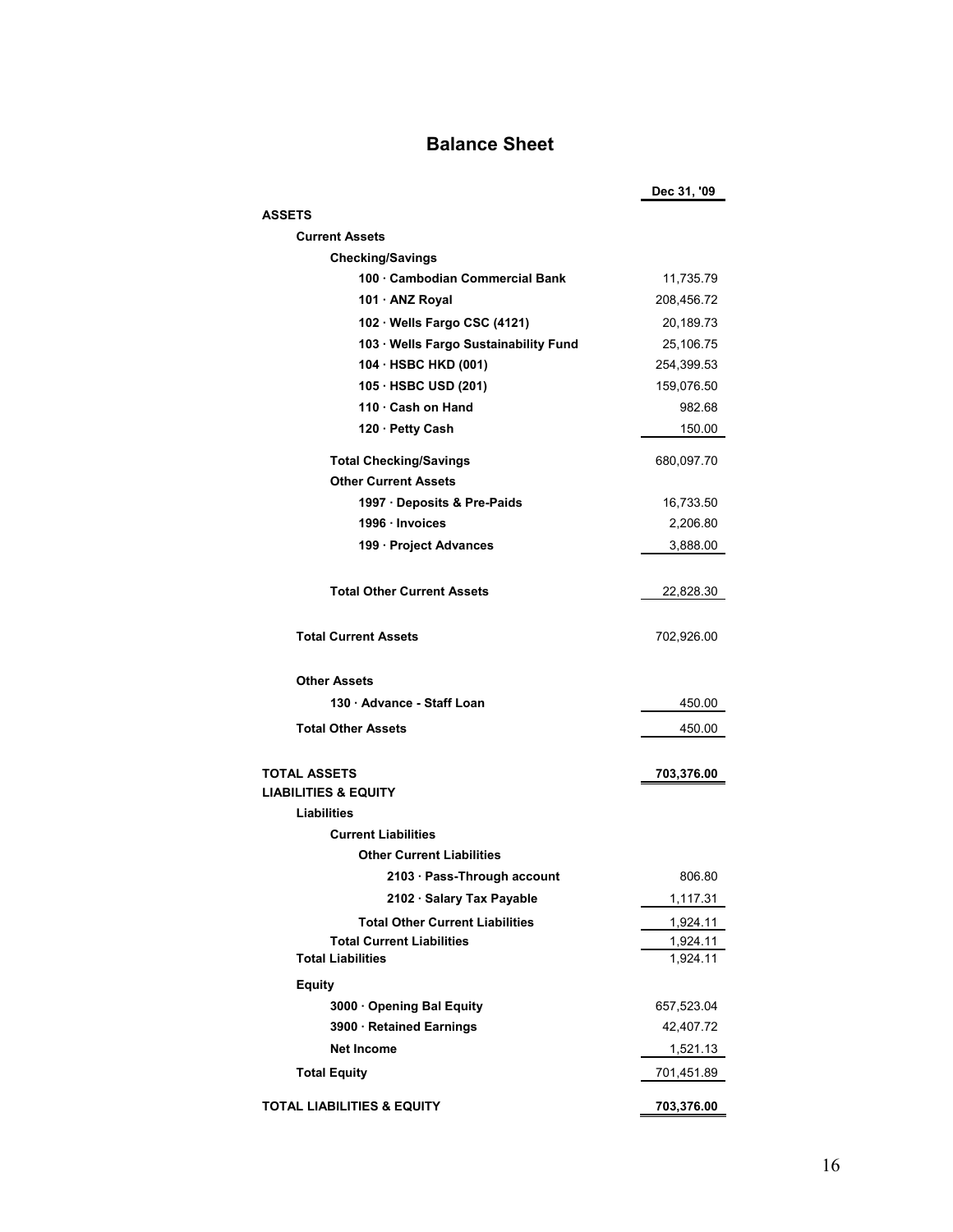#### **Staff List 2009**

| No.             | <b>Staffs Name</b>        | <b>Nick Name</b> | <b>Position</b>                               | <b>Phone Number</b> | <b>Email Address</b> |
|-----------------|---------------------------|------------------|-----------------------------------------------|---------------------|----------------------|
| 1               | Dr. James G. Gollogly     | Dr. Jim          | <b>Chief Executive Officer</b>                | 012-979214          | jim@csc.org          |
| $\overline{c}$  | Ms. Kanyapak<br>Reinvetch | Kanya            | <b>Chief Financial Officer</b>                | 012-710789          | kanya@csc.org        |
| 3               | Ms. Lorna Tornquist       | Lorna            | <b>Stakeholder Relations</b><br>Officer       |                     | lorna@csc.org        |
| 4               | Mr. Ziad Samman           | Ziad             | Coordinator of Volunteer<br><b>CSC</b>        | 016-345351          | ziad@csc.org         |
| 5               | Dr. Ou Cheng Ngiep        | Dr. Ngiep        | Surgeon Manager                               | 012-590325          | ngiep@csc.org        |
| 6               | Dr. Say Bonvath           | Dr. Bonvath      | Assistant Surgeon Manager                     | 012-924512          | bonvath@csc.org      |
| 7               | Dr. Keo Yemmony           | Dr. Monv         | Surgeon                                       | 016-277738          | mony@csc.org         |
| 8               | Dr. Keo Vanna             | Dr. Vanna        | Surgeon                                       | 012-878035          | vanna@csc.org        |
| 9               | Dr. Soum Ratha            | Dr. Ratha        | Surgeon                                       | 089 856955          | ratha@csc.org        |
| 10              | Dr. Tea SokLeng           | Dr. Leng         | Surgeon                                       | 012-795525          | sokleng@csc.org      |
| 11              | Dr. Ky<br>ChanmonyRaksmey | Raksmey          | CES Surgeon Trainee                           | 012-600991          |                      |
| 12              | Mr. Kim Yinna             | Yinna            | Chief of O.R Nurse                            | 017-600345          | yinna@csc.org        |
| 13              | Mr. Hourt Pich            | Pich             | Chief of Instrument Nurse                     | 012-923158          |                      |
| 14              | Ms. Bee Sokngin           | SphoasTom        | Senior Nurse(In charge OR)                    | 012-832392          | spthom@csc.org       |
| 15              | Ms. Chan Hun              | Hun              | Senior Nurse (In charge<br>Instru. R)         | 017-579768          |                      |
| 16              | Ms. Ros Sophy             | Sophy            | Senior Nurse (In charge<br>Post op/Ward)      | 016-740211          |                      |
| 17              | Mr. You Kosal             | Kosal            | Nurse (O.R.)                                  | 012-964358          |                      |
| 18              | Mr. Chrin Savoeun         | Savoeun          | Nurse (Post op/Ward)                          | 012-548893          |                      |
| 19              | Ms. Horm Sophal           | Sophal           | Nurse (Post op/Ward)                          | 012-477058          |                      |
| 20              | Mr. You Sokhom            | Sokhom           | Nurse (Post op/Ward)                          | 012 689344          |                      |
| 21              | Mr. Prak Sothea           | Sothea           | Nurse Assistant (O.R.)                        | 016-419447          |                      |
| 22              | Mr. Thoun Phea            | Phea             | Chief of Physiotherapist                      | 012-896448          | phea@csc.org         |
| 23              | Ms. Yin Bonica            | Bonica           | <b>Assistant of Chief</b><br>Physiotherapist  | 012-851645          |                      |
| 24              | Dr. In Sovutheara         | Dr. Theara       | Anaesthesiologist Manager                     | 011 790674          | theara@csc.org       |
| 25              | Dr. Dun Norin             | Dr. Norin        | <b>Assistant Anaesthesiologist</b><br>Manager | 012-833632          | norin@csc.org        |
| 26              | Dr. Chhor Nareth          | Dr. Nareth       | Anaesthesiologist                             | 012-990229          | nareth@csc.org       |
| 27              | Dr. Yeav Bunthai          | Dr. Bunthai      | Anaesthesiologist                             | 011-870690          | bunthai@csc.org      |
| 28              | Dr. Im Sothy              | Dr. Sothy        | Anaesthesiologist                             | 089-966066          | sothy@csc.org        |
| 29              | Dr. Yong<br>Sophoanarith  |                  | Anaesthesiologist                             | 012 727520          |                      |
| 30              | Mr. Eang SamAth           | Dr. Samath       | Anaesthesiologist                             | 012-659891          | ath@csc.org          |
| 31              | Dr. Meas Sophal           | Dr. Sophal       | Anaesthesiologist                             | 012-856073          | sophal@csc.org       |
| 32              | Mr. Kry Kimsong           | Kimsong          | <b>Nurse Anesthesiologist</b>                 | 012 583998          |                      |
| 33              | Mr. Chum Han              | Han              | <b>Nurse Anesthesiologist</b>                 | 012-427314          |                      |
| $\overline{34}$ | Dr. Pok Thorn             | Dr. Thorn        | Ophthalmologist Manager                       | 016-853335          | pokthorn@csc.org     |
| 35              | Dr. Soeung Soryoun        | Dr. Roo          | Assistant of<br>Ophthalmologist Manager       | 017-782245          | roo@csc.org          |
| 36              | Dr. You Sophanny          | Dr. Phanny       | Ophthalmologist                               | 012-731736          | phanny@csc.org       |
| 37              | Dr. Saly Thearith         | Dr. Thearith     | Ophthalmologist, training in<br>India         | 011-720212          | thearith@csc.org     |
| 38              | Dr. Chhor Long            | Dr. Long         | Ophthalmologist, training in<br>Philippine    | N/A                 | long@csc.org         |
| 39              | Dr. Moch KimHong          | Dr.Hong          | Ophthalmologist                               | 092-830019          | hong@csc.org         |
| 40              | Mr. Lam SamBo             | Sambo            | Head of Ophthalmic Nurse                      | 016-603612          | sambo@csc.org        |
| 41              | Mr. Sok Senalay           | Lay              | Assistant Head Ophthalmic<br>Nurse            | 012-954651          | lay@csc.org          |
| 42              | Ms. Kong Chanthy          | Chanthy          | Senior Ophthalmic Nurse                       | 017-441182          |                      |
| 43              | Mr. Sao Moeun             | Moeun            | Ophthalmic Nurse                              | 092-966462          |                      |
| 44              | Ms. Nouch Channy          | Channy           | <b>Ophthalmic Nurse Assistant</b>             | 092-691230          |                      |
| 45              | Mr. Prum Rith             | Rith             | Ophthalmic Nurse Assistant                    | 099-566837          |                      |
| 46              | Mr. Sem Ratha             | Ratha            | <b>Ophthalmic Nurse Assistant</b>             | 099-594663          |                      |
| 47              | Mr. Sy Vantha             | Vantha           | Ophthalmic Nurse Assistant                    |                     |                      |